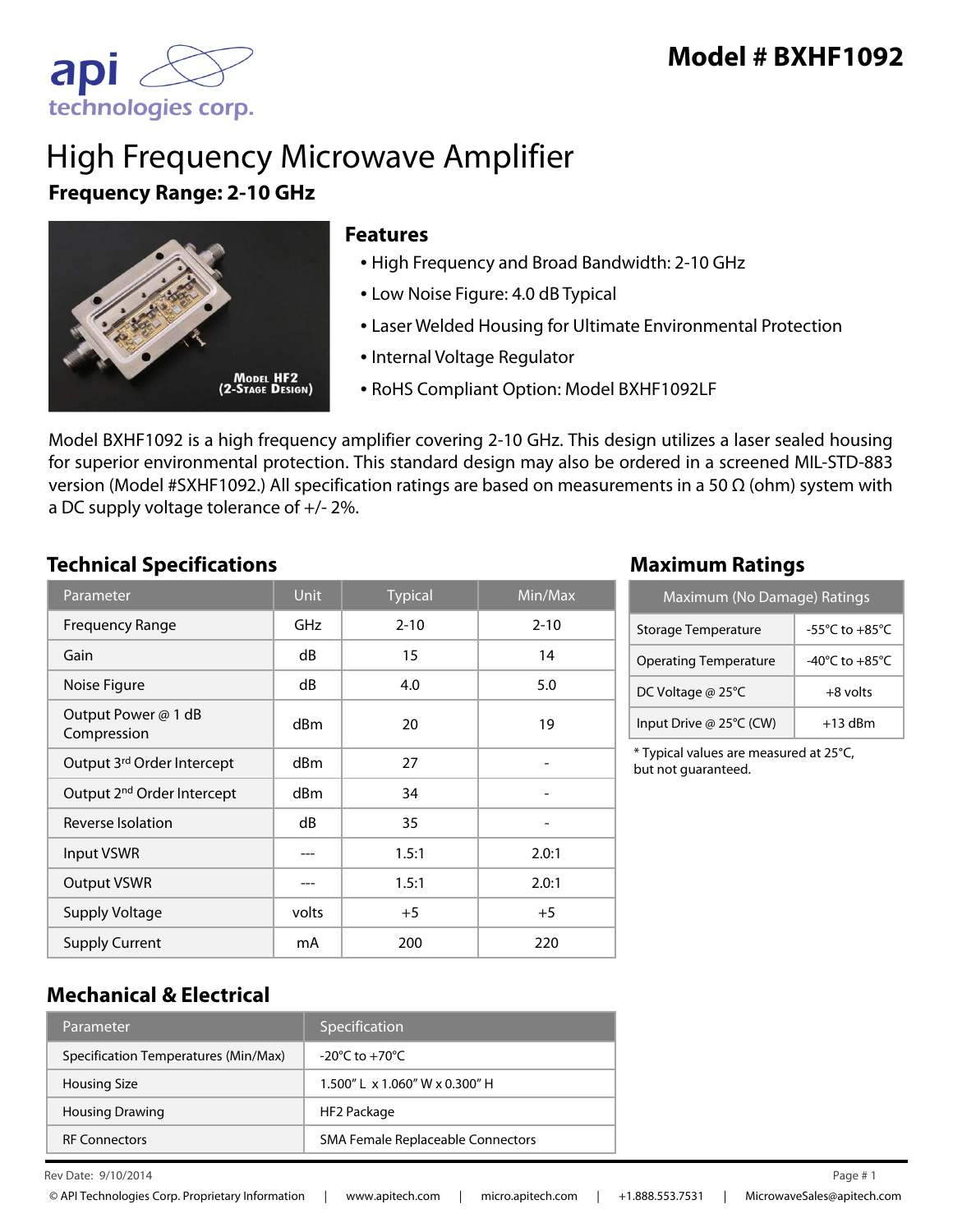## **Typical Performance Graphs**







Rev Date: 9/10/2014 Page # 2